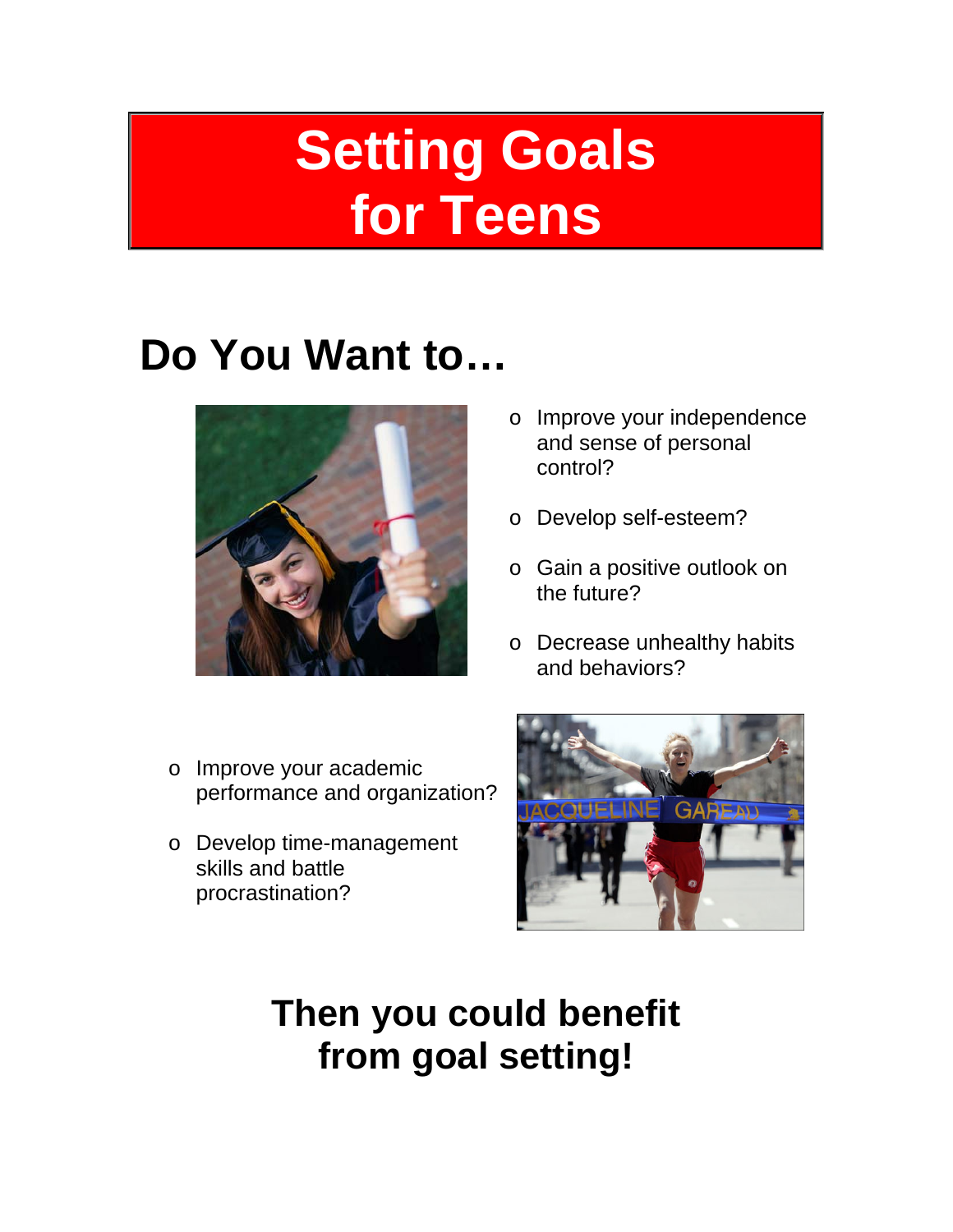#### **What Types of Goals Are There?**

- o **Long-Term** goals can be achieved over a long period of time. For example, "I want to make honor roll" is a long-term goal.
- o **Short-Term** goals are smaller and can be fulfilled in the immediate future. For instance, "I want to take better notes" is a short-term goal.
- o **Action-Oriented** are within your own power to be reached and do not depend on external factors or people. "I want to improve in math" is an example of an action-oriented goal.



o **Outcome-Based** goals are not in your power to be reached because they depend on another person or factor. For instance, "I want an A in math" is outcome-based because the teacher is the one who chooses grades.

> **Researchers say achievement improves most when goals are specific, action-oriented, short-term, and challenging.**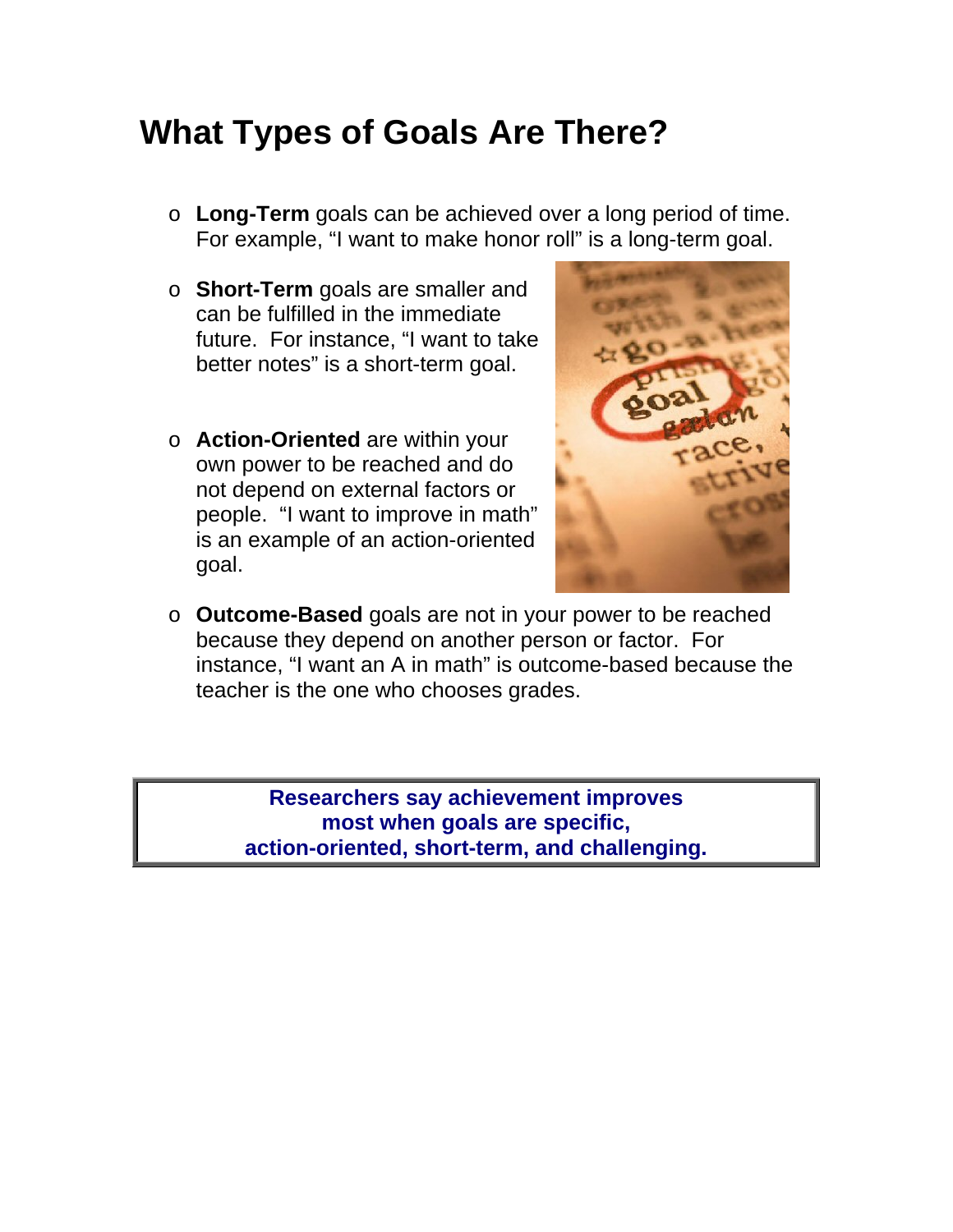### **How Do You Choose a Goal?**

- o Connect your goal with your talents, values, and aspirations.
- o Your goal should represent an important accomplishment to you.
- o Choose a goal that you have the power to reach but requires effort.
- o **Tip**: If you cannot answer the question "How will you know when you achieve the goal?" then the goal is too vague.

#### **Studies have found that at-risk students can be helped most by short-term, realistic goals that help confidence and avoid failure.**

### **How Do You Accomplish Your Goal?**

- 1. Define the goal.
- 2. If your goal is long term, set shorter "sub-goals" that will help you accomplish it.
- 3. Identify small steps to achieve each sub-goal.



- 4. Consider the possible obstacles to your goals and brainstorm solutions to each.
- 5. Take the time to reassess your goal periodically. Be resilient! Modify your goal if necessary.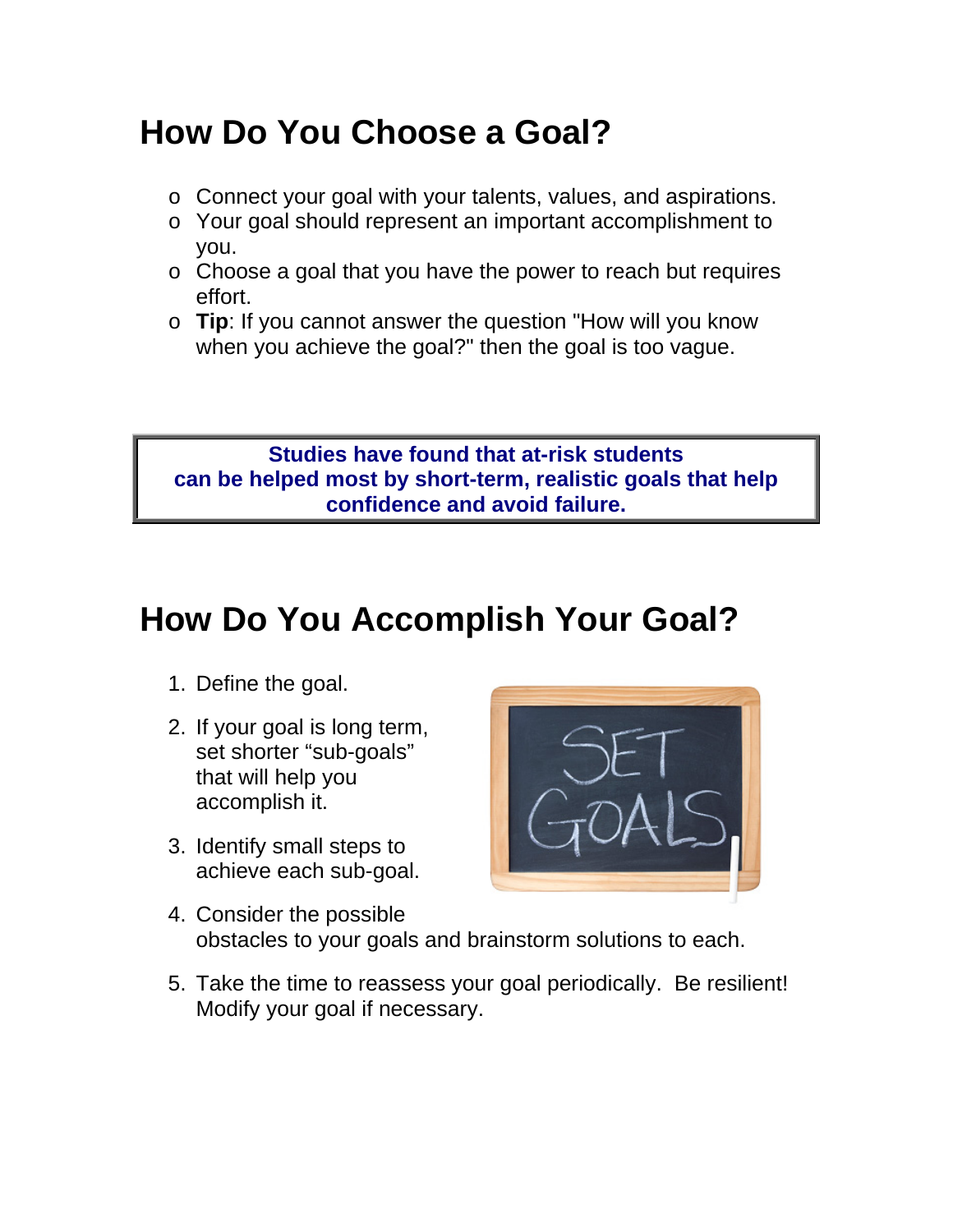### **Example**

#### **Long-Term Goal**:

o Make Honor Roll

#### **Short-Term Goals**:

- o Take Better Notes
	- Write neatly
	- Compare notes with classmates
- o Stay Organized
	- Write down assignments on calendar
- o Improve Study Skills
	- Use notecards
	- Study in a group

### **Helpful Links:**

[http://youthdevelopment.suite101.com/article.cfm/goal\\_setting\\_for\\_te](http://youthdevelopment.suite101.com/article.cfm/goal_setting_for_teens) [ens](http://youthdevelopment.suite101.com/article.cfm/goal_setting_for_teens) illustrates a step-by-step outline of how to effectively accomplish an objective.

<http://www.homeschool-by-design.com/how-to-set-goals.html> describes the types of goals and how to go about achieving one.

Try the book **[The 7 Habits of Highly Effective Teens](http://books.simonandschuster.com/7-Habits-Of-Highly-Effective-Teens/Sean-Covey/9780684856094)**, which includes multiple guides exclusively for adolescents, including how to achieve goals.

#### **Sources**:

Aslado, Tel. "How to Overcome Obstacles to Goals". 12 November 2008. Suite101.com. 5 Oct. 2009 <http://personaldevelopment.suite101.com/article.cfm/how\_to\_overcome\_obstacles\_to\_goals>.

Bruyn, Eddy H. "Parenting, Goal Orientations, Classroom Behavior, and School Success in Early Adolescence". 25 July 2003. Elsevier Inc. 7 October 2009. <http://www.sciencedirect.com>.

- Bruzzese, Joe. "Adolescent Goal Setting Strategies". 20 Oct. 2007. Suite101.com. 1 Oct. 2009 <http://middle-school-life.suite101.com/article.cfm/adolescent\_goal\_setting\_strategies>.
- Elkind & Sweet Communications, Inc. "Setting and Achieving Goals for Grades 5-9". GoodCharacter.com. 1 October 2009 <http://www.goodcharacter.com/BCBC/Goals.html>.
- The Gale Group. "Setting Goals, Solving Problems, and Seeking Social Support: Developing Adolescents' Abilities Through a Life Skills Program". 22 March 2007. Goliath: Business Knowledge On Demand. 29 Sept. 2009 <http://goliath.ecnext.com>.
- Massey, Emma K. "Adolescent Goal Content and Pursuit". 31 July 2007. Elsevier Inc. 7 October 2009 < http://www.sciencedirect.com>.